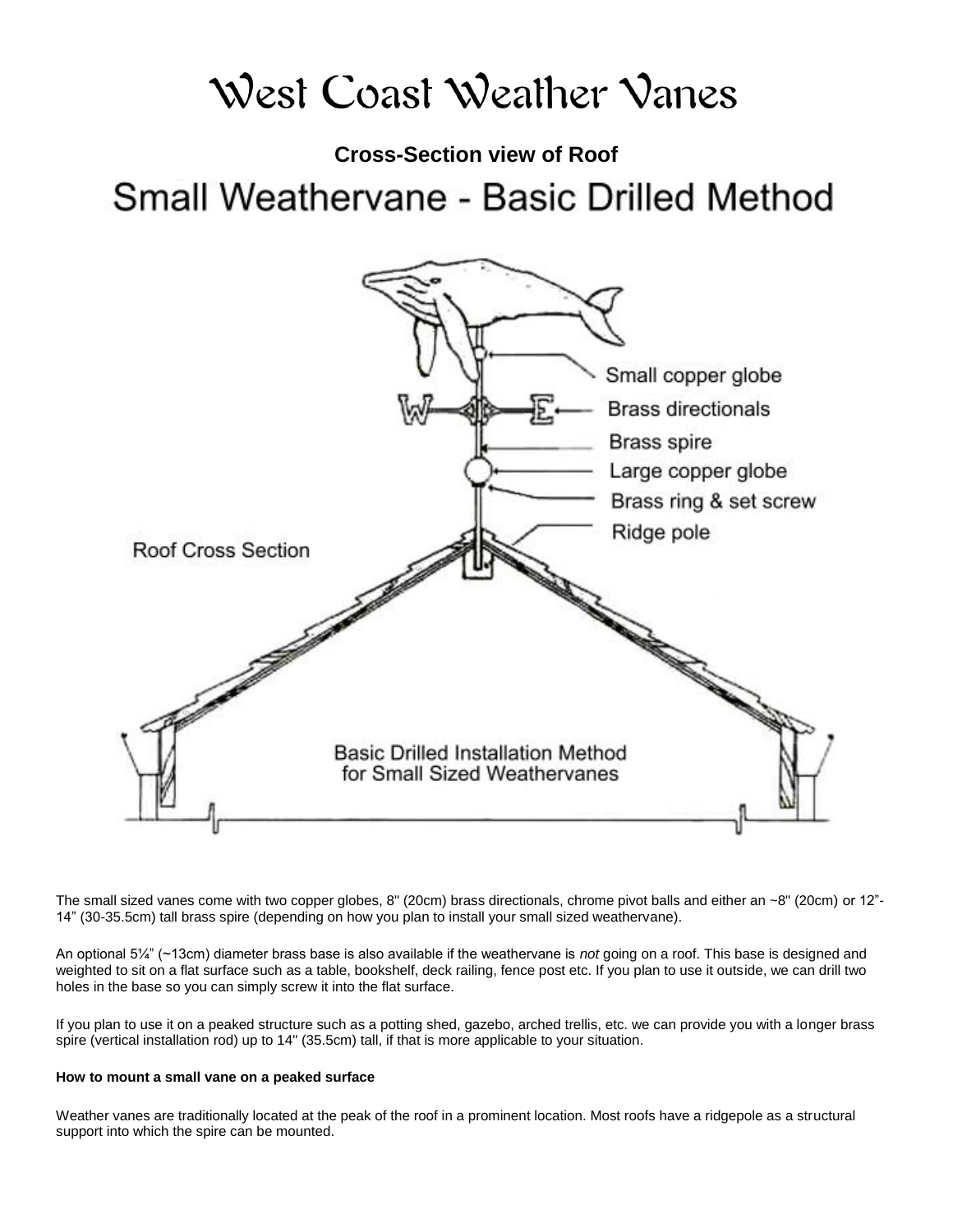### **Tools and supplies recommended for installing your Small Sized weather vane:**

- Drill with a long shanked bit the same diameter as the vane's spire (vertical installation rod)
- Small level
- Small sized Phillips screwdriver
- Heavy grease (a small tub is included)
- Roof Caulk
- Compass

### **Basic Drilled Installation Instructions for Small Sized weathervane:**

**1.** Holding the level next to the drill, drill a vertical hole 3" to 4" (7.5 to 10 cm) into the ridgepole. (If drilling through tile to reach the ridgepole, use a masonry bit that is one size larger than the rod diameter to go through the tile. Then switch to the rod sized bit to go into wood.)

2. Insert brass spire (vertical installation rod) with drilled out end facing up. Make sure it reaches the bottom of the hole. Then, using the level, check to make sure it is vertical. If it is not, use a nail, wooden shim, etc. to position it correctly. The spire must be vertical in order for your new weather vane to spin freely.

3. Caulk around positioned spire (vertical installation rod) to seal the hole.

4. Assemble ring, globe and directionals on spire. See the drawing below for suggested proportions. Use your compass to orient the brass directional letter N to true north. (Depending on how accurate you want your Directionals to be, please see our Magnetic [Declination webpage](https://docs.google.com/document/d/1TRj8aey_fZf0VIEQcozdIMr0A0O1hB3DT4UL1RYOTpU/edit) for details on how to precisely orient the directional letters.